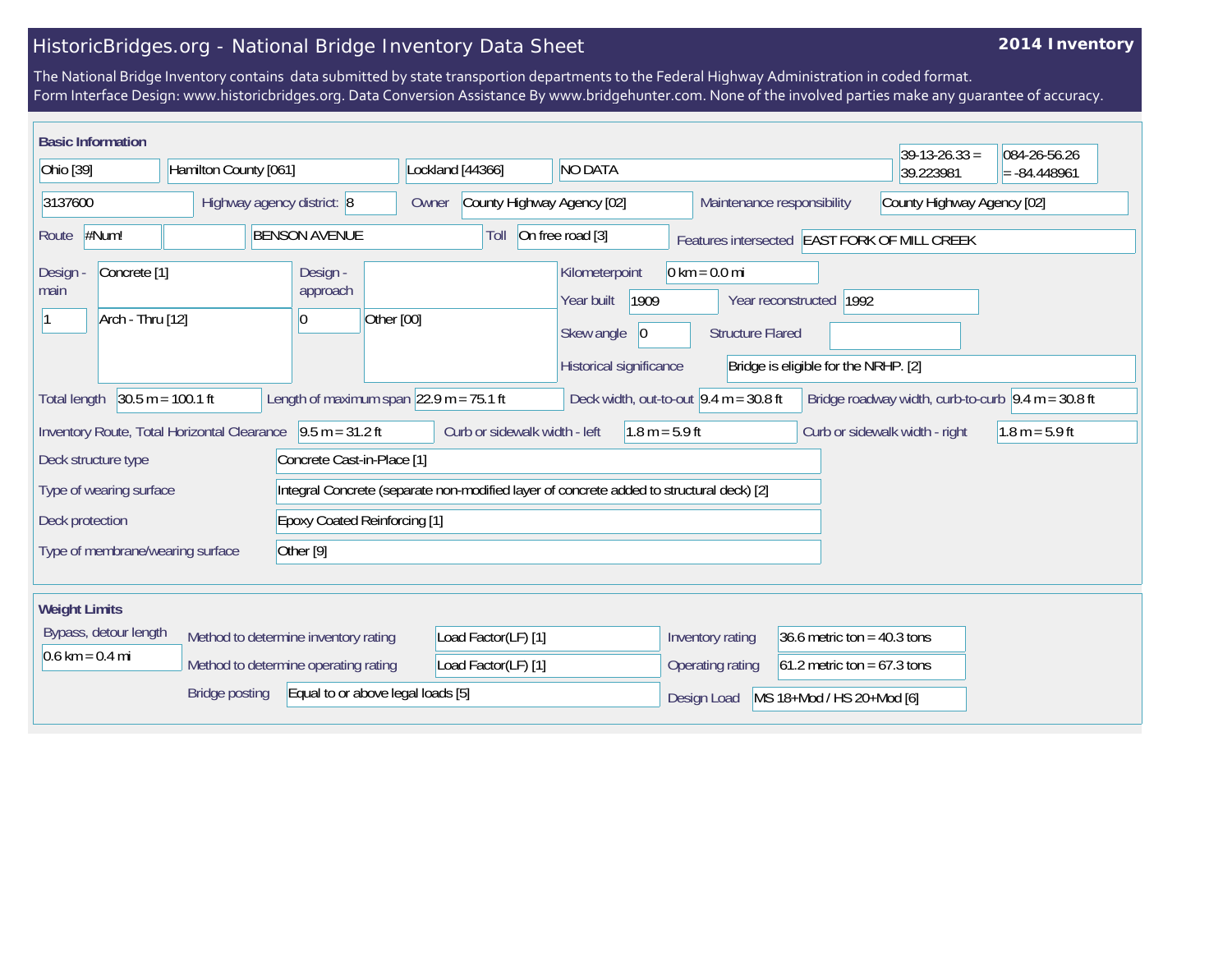| <b>Functional Details</b>                                                                             |                                                                                         |                                                |                                                       |                      |  |  |
|-------------------------------------------------------------------------------------------------------|-----------------------------------------------------------------------------------------|------------------------------------------------|-------------------------------------------------------|----------------------|--|--|
| 6500<br>Average daily truck traffi   0<br>Average Daily Traffic                                       | Year 1975<br>%                                                                          | Future average daily traffic                   | 2034<br>9022<br>Year                                  |                      |  |  |
| Collector (Urban) [17]<br>Road classification                                                         | Lanes on structure 2                                                                    |                                                | Approach roadway width<br>$10.1 m = 33.1 ft$          |                      |  |  |
| Type of service on bridge Highway-pedestrian [5]                                                      | Direction of traffic 2 - way traffic [2]                                                |                                                | Bridge median                                         |                      |  |  |
| Parallel structure designation<br>No parallel structure exists. [N]                                   |                                                                                         |                                                |                                                       |                      |  |  |
| Waterway [5]<br>Type of service under bridge                                                          | Lanes under structure<br>$ 0\rangle$                                                    | Navigation control                             |                                                       |                      |  |  |
| $0 = N/A$<br>Navigation vertical clearanc                                                             |                                                                                         | Navigation horizontal clearance $ 0 = N/A $    |                                                       |                      |  |  |
| Minimum navigation vertical clearance, vertical lift bridge                                           |                                                                                         | Minimum vertical clearance over bridge roadway |                                                       | $99.99 m = 328.1 ft$ |  |  |
| Minimum lateral underclearance reference feature Feature not a highway or railroad [N]                |                                                                                         |                                                |                                                       |                      |  |  |
| Minimum lateral underclearance on left $0 = N/A$<br>Minimum lateral underclearance on right $0 = N/A$ |                                                                                         |                                                |                                                       |                      |  |  |
| Minimum Vertical Underclearance $ 0 = N/A$                                                            | Minimum vertical underclearance reference feature Feature not a highway or railroad [N] |                                                |                                                       |                      |  |  |
| Appraisal ratings - underclearances N/A [N]                                                           |                                                                                         |                                                |                                                       |                      |  |  |
|                                                                                                       |                                                                                         |                                                |                                                       |                      |  |  |
| <b>Repair and Replacement Plans</b>                                                                   |                                                                                         |                                                |                                                       |                      |  |  |
| Work to be done by contract [1]<br>Type of work to be performed<br>Work done by                       |                                                                                         |                                                |                                                       |                      |  |  |
| Other structural work, including hydraulic<br>replacements. [38]                                      | \$38,416,000<br>Bridge improvement cost                                                 | Roadway improvement cost                       | \$1,000                                               |                      |  |  |
|                                                                                                       | Length of structure improvement                                                         | $30.5 m = 100.1 ft$                            | Total project cost<br>\$38,417,000                    |                      |  |  |
|                                                                                                       | Year of improvement cost estimate                                                       | 2006                                           |                                                       |                      |  |  |
|                                                                                                       | Border bridge - state                                                                   |                                                | Border bridge - percent responsibility of other state |                      |  |  |
|                                                                                                       | Border bridge - structure number                                                        |                                                |                                                       |                      |  |  |